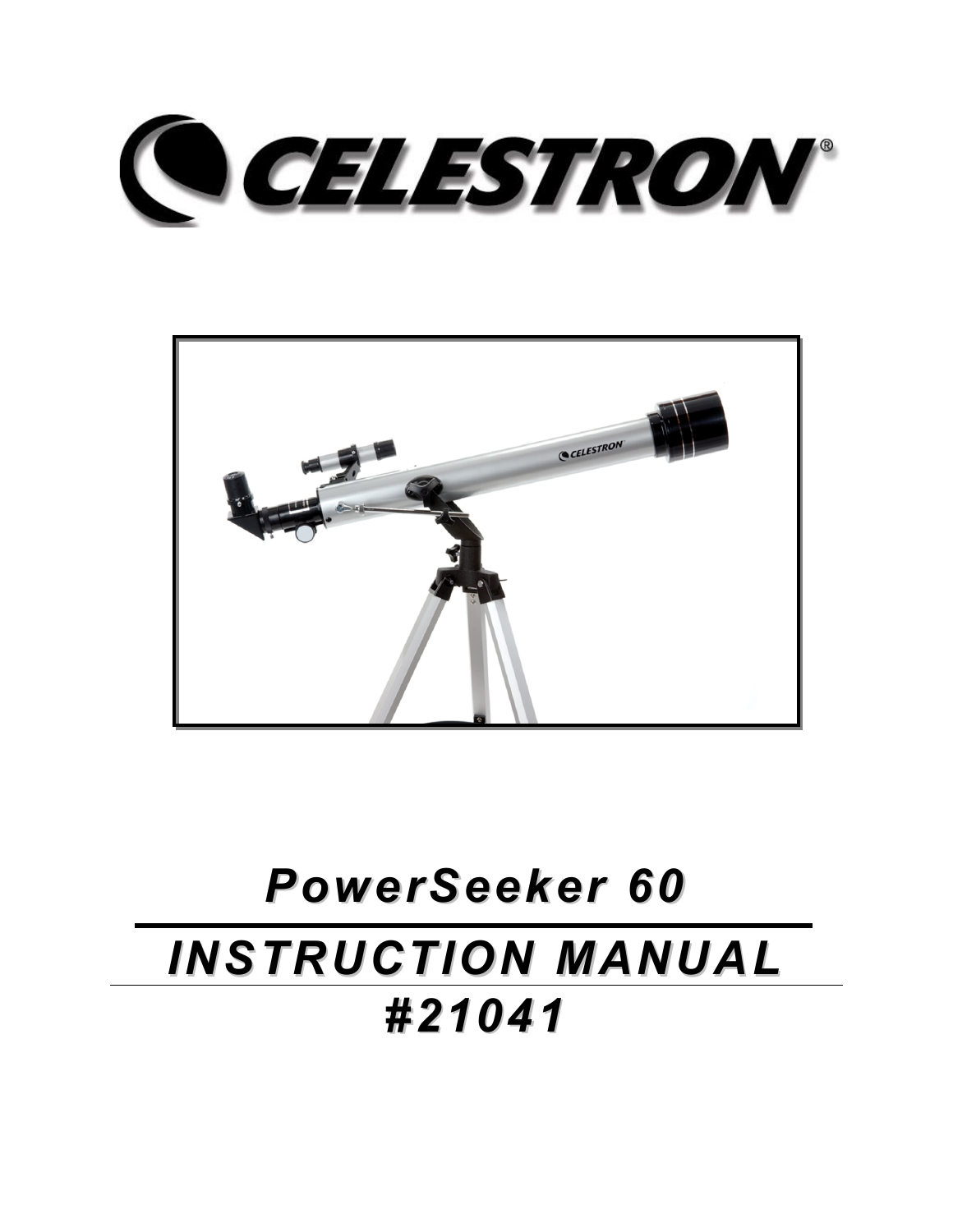## *INTRODUCTION*

Congratulations on your purchase and welcome to the **Celestron** world of amateur astronomy. Some of the terms and parts described in these instructions may be new to you, so a few commonly used terms you'll want to be familiar with are defined below.

**Altazimuth mount** - the simplest type of mount, with two motions: altitude (up and down) and azimuth (side-toside). "Mount" refers to the part of the telescope that support the tube, which carries all the telescope's optics. **Altitude lock -** allows the telescope tube to be locked into place once a focused image has been set up, by tightening the two screws on the outside of the altazimuth mount.

**Focal length -** the distance from the optical center of the lens to the point where the incoming light rays converge, creating a clear, focused image.

**Objective lens** - the front lens of the telescope. It gathers incoming light to create a sharply focused image. **Refracting telescope** - a long, thin tube where light passes in a straight line from the front objective lens directly to the eyepiece at the opposite end of the tube.

First, you need to take the time to familiarize yourself with the parts of your **PowerSeeker** telescope, then assemble it, following the easy instructions provided. Next, read over the operating instructions and become familiar with how your telescope works, to prepare for hours of viewing enjoyment.

#### **CAUTION: READ THIS SECTION BEFORE USING YOUR TELESCOPE**

Your **PowerSeeker** telescope is designed to give you hours of fun and rewarding observing. However, there are a few things to be aware of before using your telescope that will ensure your safety and protect your equipment.



**N**EVER LOOK DIRECTLY AT THE SUN WITH THE NAKED EYE OR WITH A TELESCOPE. NEVER POINT YOUR TELESCOPE AT THE SUN UNLESS YOU'RE USING THE PROPER SOLAR FILTER. PERMANENT AND IRREVERSIBLE EYE DAMAGE MAY RESULT.

**N**EVER USE YOUR TELESCOPE TO PROJECT AN IMAGE OF THE SUN ONTO ANY SURFACE, OR USE AN *EYEPIECE* SOLAR FILTER OR A HERSCHEL WEDGE. INTERNAL HEAT BUILD-UP CAN DAMAGE THE TELESCOPE AND/OR ANY ACCESSORIES THAT MAY BE ATTACHED TO IT.

**N**EVER LEAVE YOUR TELESCOPE UNSUPERVISED, ESPECIALLY WHEN CHILDREN ARE PRESENT. THIS ALSO HOLDS TRUE FOR ADULTS WHO MAY NOT BE FAMILIAR WITH THE CORRECT OPERATING PROCEDURES FOR YOUR TELESCOPE.

**A**LWAYS COVER THE FINDERSCOPE WHEN USING YOUR TELESCOPE WITH THE CORRECT SOLAR FILTER. ALTHOUGH SMALL IN APERTURE, THIS INSTRUMENT HAS ENOUGH LIGHT GATHERING POWER TO CAUSE PERMANENT AND IRREVERSIBLE EYE DAMAGE. THE IMAGE PROJECTED BY THE FINDERSCOPE IS HOT ENOUGH TO BURN SKIN OR CLOTHING.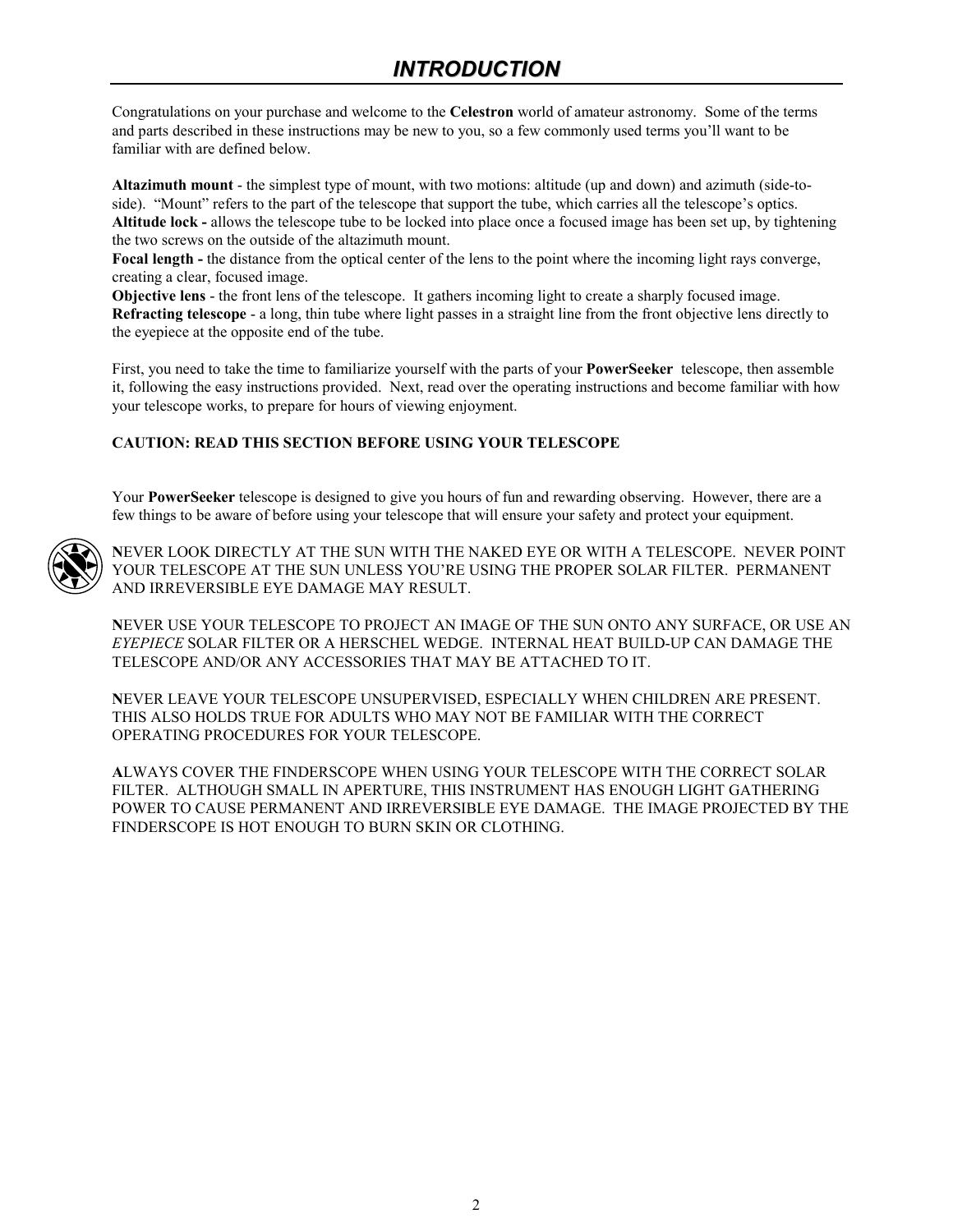# *Quick Setup*

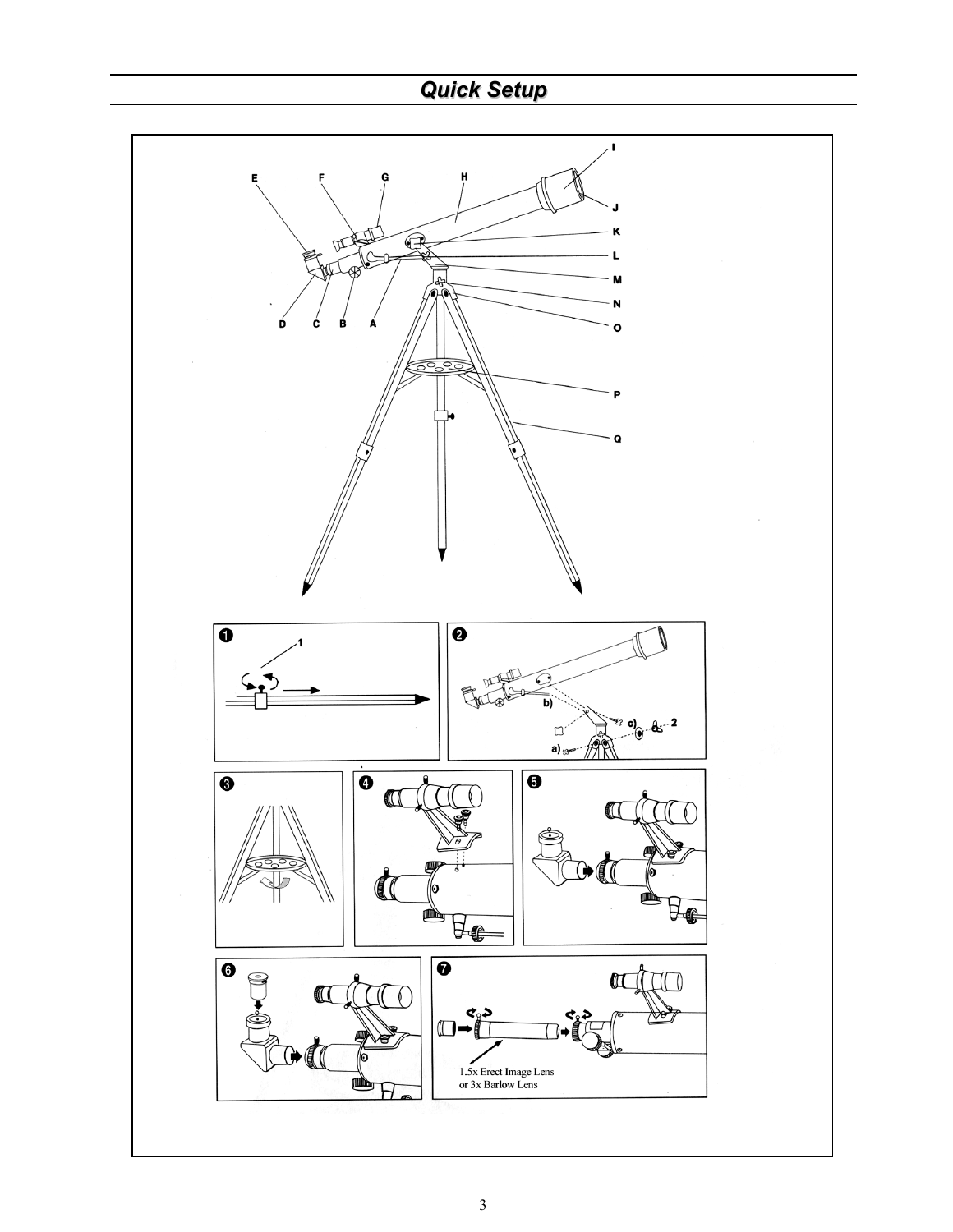#### *THE POWERSEEKER 60 REFRACTOR*

The **PowerSeeker** is a classical, two element refracting telescope that comes on an altazimuth mount. This section instructs you on the proper assembly and use of your **PowerSeeker** telescope, which is shipped in one box, containing all the parts you need to assemble it. Unpack and lay out all of the parts in a large, clear area where you'll have room to work. Keeping track of the parts, use the list below and the telescope diagram to confirm you have, and can identify each part.

- a. Altitude slow motion rod assembly
- b. Focus Knob
- c. Rack and pinion focuser tube
- d. 90 $^{\circ}$  diagonal  $1\frac{1}{4}$ "
- e. Eyepiece 1¼"
- f. Finderscope Bracket
- g. 5x24 Finderscope
- h. Telescope Optical Tube
- i. Lens Shade
- j. Objective Lens
- k. Altitude mount locking screw
- l. Altitude slow motion rod locking screw
- m. Altazimuth mount
- n. Azimuth Lock
- o. Tripod Head
- p. Accessory tray
- q. Three tripod legs, with a collapsible center leg brace

#### *Assembling Your Telescope*

To set up the tripod, locate the altazimuth mount (M), the tripod legs (Q) and the tripod bolt pack.

- 1. Secure the center leg brace to the inside of each tripod leg (Q) using the screws and nuts provided.
- 2. Connect all three tripod legs to the tripod head (O) with the wing nut and screws as shown in Fig 2a.
- 3. Extend the inner portion of each of the three tripod legs to the desired height. Tighten the thumb screw on the side of each tripod leg to secure them in place. See Figure 1
- 4. Attach the accessory tray (P) to the tripod by threading the screw on the bottom of the tray into the hole in the center of the tripod center support bracket. See Figure 3.
- 5. After all the screws have been hand-tightened, you are ready to attach the telescope tube to the mount. Place the telescope tube inside the altazimuth mount (M) so that the Altitude Slow Motion Rod (A) is on the same side as the locking screw (L) (Figure 2b). Insert the altitude mount locking screws (K) through the mount and thread them into the metal brackets attached to the tube. Before tightening the mount screws, attach the end of the slow motion rod (A) with the knurled adjustment ring to the side of the telescope tube and insert the rod through the eyebolt attached to the altazimuth mount. See Figure 2c.

#### *Attaching the Accessories*

Your telescope comes with the following optical accessories:

- Star Diagonal 1¼"
- 20mm eyepieces 1¼"
- 4mm eyepiece  $1\frac{1}{4}$ "
- 3x Barlow Lens 1¼" and
- 1.5x Erecting eyepiece  $1\frac{1}{4}$ "
- 1. Remove the caps from the focuser (C) and the diagonal (D).
- 2. Insert the chrome end of the diagonal into the focuser (Figure 5) and lock into place by tightening the thumb screws on the focuser.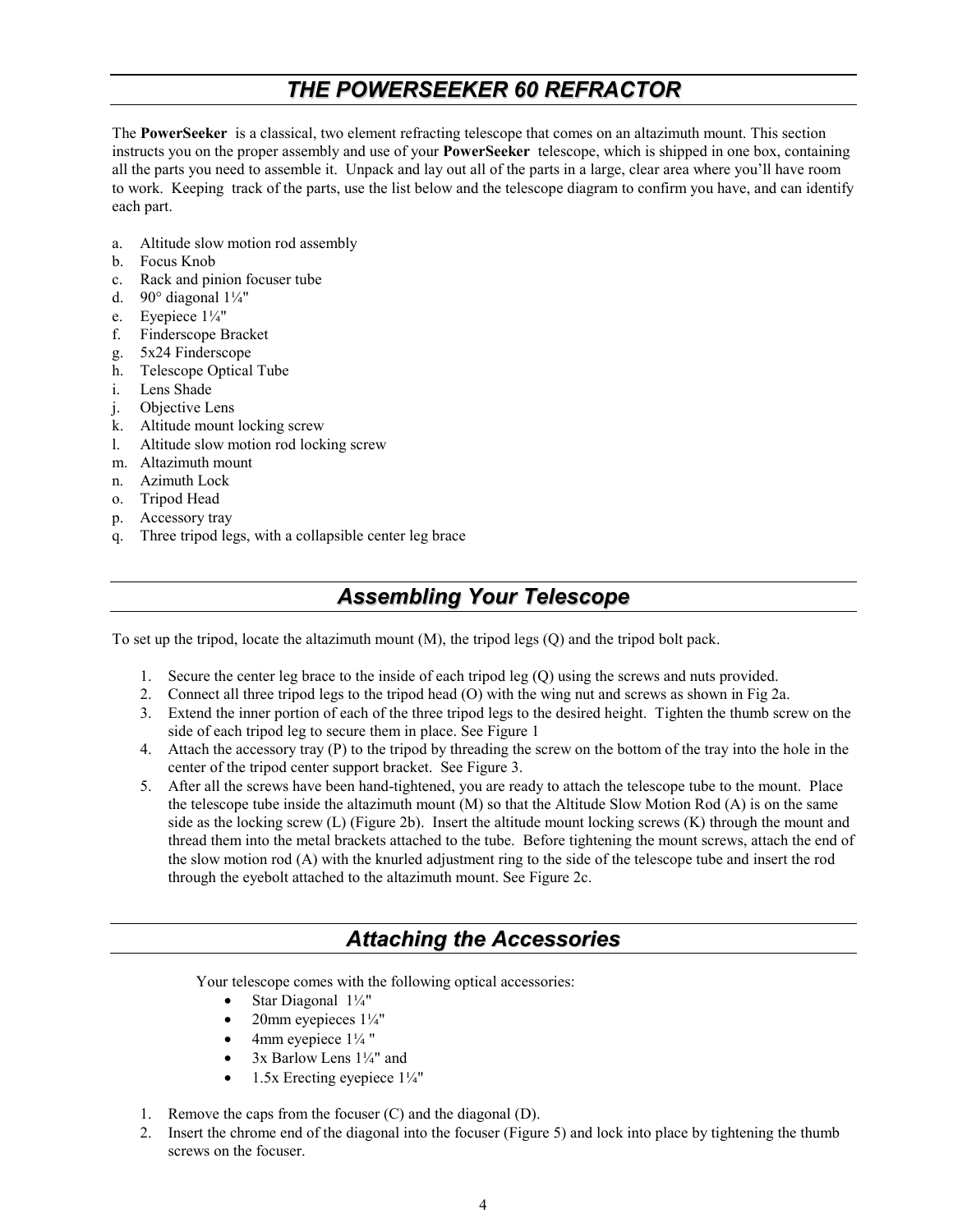- 3. Remove caps from the eyepiece and place it into the diagonal (Figure 6). Lock it into place with the thumb screw.
- 4. The **PowerSeeker** comes with a 1.5x erecting eyepiece, primarily for daytime terrestrial viewing. This eyepiece corrects the image you see in your telescope, so that it's both right side up and corrected from left to right. Without this eyepiece, the image you see is reversed from left to right, when using the standard diagonal. To use the erecting eyepiece, remove the diagonal and insert the erecting eyepiece directly into the focuser. Then use a low power eyepiece such as the 20mm, inserting it directly into the erecting eyepiece. See Figure 7.
- 5. Your telescope also comes with 3x Barlow lens which triples the magnifying power of each eyepiece (see *Magnification* section of the manual). To use the barlow lens, remove the diagonal and insert the barlow lens directly into the focuser. Then start by using the low power eyepiece such as the 20mm, and insert it either directly into the barlow lens or into the diagonal. See Figure 7.

## *Attaching the Finderscope*

- 1. Remove the two small, silver thumbscrews located at the back of the telescope tube. See Figure 4.
- 2. Place the finderscope bracket over the two holes in the telescope tube, lining up the holes on the finderscope bracket with those in the telescope tube.
- 3. Insert the thumbscrews through the finderscope bracket and thread them into the telescope tube.

## *Aligning the Finderscope*

- 1. Locate a distant daytime object and center it in a low power eyepiece in the main telescope.
- 2. Look through the finderscope and take notice of the position of the same object.
- 3. Without moving the main telescope, turn the adjustment thumb screws located around the finderscope bracket until the crosshairs of the finder are centered on the alignment object.

# *Finding Objects*

- 1. Loosen the altitude slow motion rod locking screw (L) and the azimuth lock (N) on the base of altazimuth mount, then move the telescope in the desired direction.
- 2. Look through the finderscope and pan the telescope until the object appears in the field of view. Once it's in the field, tighten the altitude and azimuth locks.
- 3. To center the object in the eyepiece, rotate the fine adjustment ring located on the altitude slow motion rod assembly (A).

#### *Focusing*

- 1. Once you have found an object in the telescope, turn the focusing knob (B) until the image is sharp.
- 2. To focus on an object that is nearer than your current target, turn the focusing knob toward the eyepiece (i.e., so that the focusing tube moves away from the front of the telescope). For more distant objects, turn the focusing knob in the opposite direction.
- 3. To achieve a truly sharp focus, never look through glass windows or across objects that produce heat waves, such as asphalt parking lots.

## *Image Orientation*

- 1. When observing with a diagonal, the image will be right side up, but reversed from left to right.
- 2. When observing straight through, with the eyepiece inserted directly into the telescope, the image will be inverted. Also, the image in the finderscope is inverted.

# *Magnification*

The magnification (or power) of a telescope varies depending upon the focal length of the eyepiece being used and the focal length of the telescope.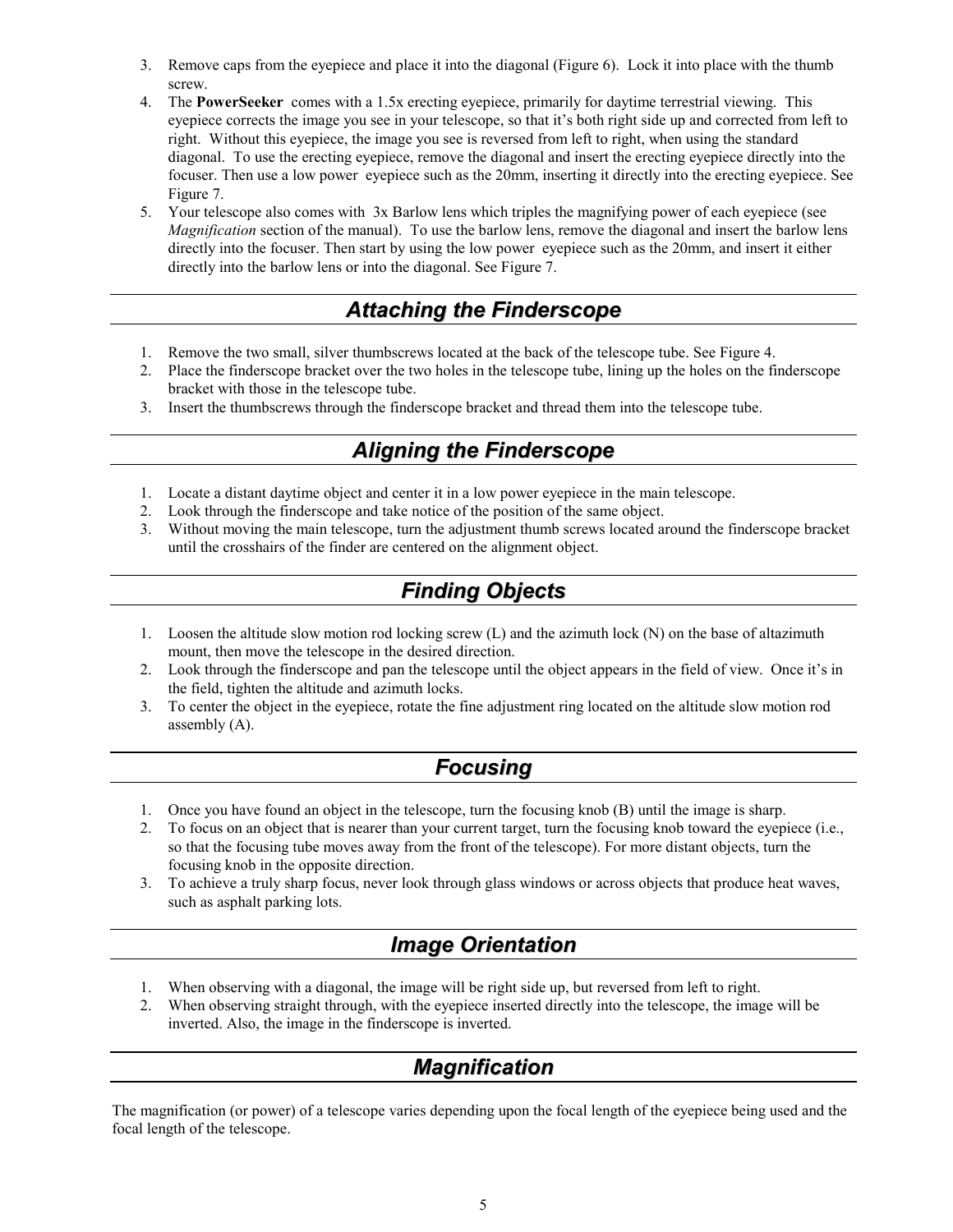The PowerSeeker telescope has a focal length of 700mm and comes with a  $20$ mm  $1/4$ " eyepiece. To calculate magnification, use the following formula, in which  $FL = focal$  length:

> *Magnification = FL (telescope) in mm FL (eyepiece) in mm*

Therefore, if you use the 20mm eyepiece your magnification is  $700/20 = 35x$ . The same formula can be applied to any of your eyepieces.

Magnification through any telescope has its limits. These limits are determined by the laws of optics and the nature of the human eye. Most of your viewing will be done in the range of 35x to 120x. Higher powers are used mainly for lunar and sometimes planetary observing where you can greatly enlarge the image and the atmospheric conditions are near perfect. The images at extremely high powers magnify the image, but remember that the contrast will be very low due to the high magnification. For the brightest images with the most contrast, start by using the lower power eyepiece with a smaller image scale.

The following magnification levels can be achieved when using the standard eyepiece in conjunction with the 1.5x erecting eyepiece or 3x Barlow lens:

| Evepiece         | <b>Magnification</b> | Mag. with $1.5x$<br><b>Erecting Eyepiece</b> | Mag. with 3x Barlow<br>Lens |
|------------------|----------------------|----------------------------------------------|-----------------------------|
| 20 <sub>mm</sub> | 35x                  | 53x                                          | 105x                        |
| 4mm              | 75x                  | 263x                                         | 525x                        |

#### *TELESCOPE MAINTENANCE*

With proper care, your telescope should rarely need any maintenance work. To maintain your telescope in the best possible condition, observe the follow suggestions:

- 1. When your telescope isn't in use, replace all lens covers to keep dust and contaminants off the optical surfaces.
- 2. A small amount of dust on any optical surface isn't a problem and doesn't need to be removed. If the dust builds up, then use a can of compressed air and a camels hair brush to remove the dust. To remove fingerprints or other contaminants, use an optical cleaning kit or the **Celestron** Lens Pen (#93575).
- 3. If the inside of the objective lens needs cleaning, it should be done by a professional. Either have your instrument serviced by a telescope repair facility or return it to the factory for servicing.

#### *SPECIFICATIONS*

Aperture 60mm Focal Length 700mm Focal Ratio f/12 Mounting Altazimuth

**PowerSeeker 60's**  Tripod Adjustable Aluminum Tripod

**NOTE: Specifications are subject to change without notice.** 

6

**Important!**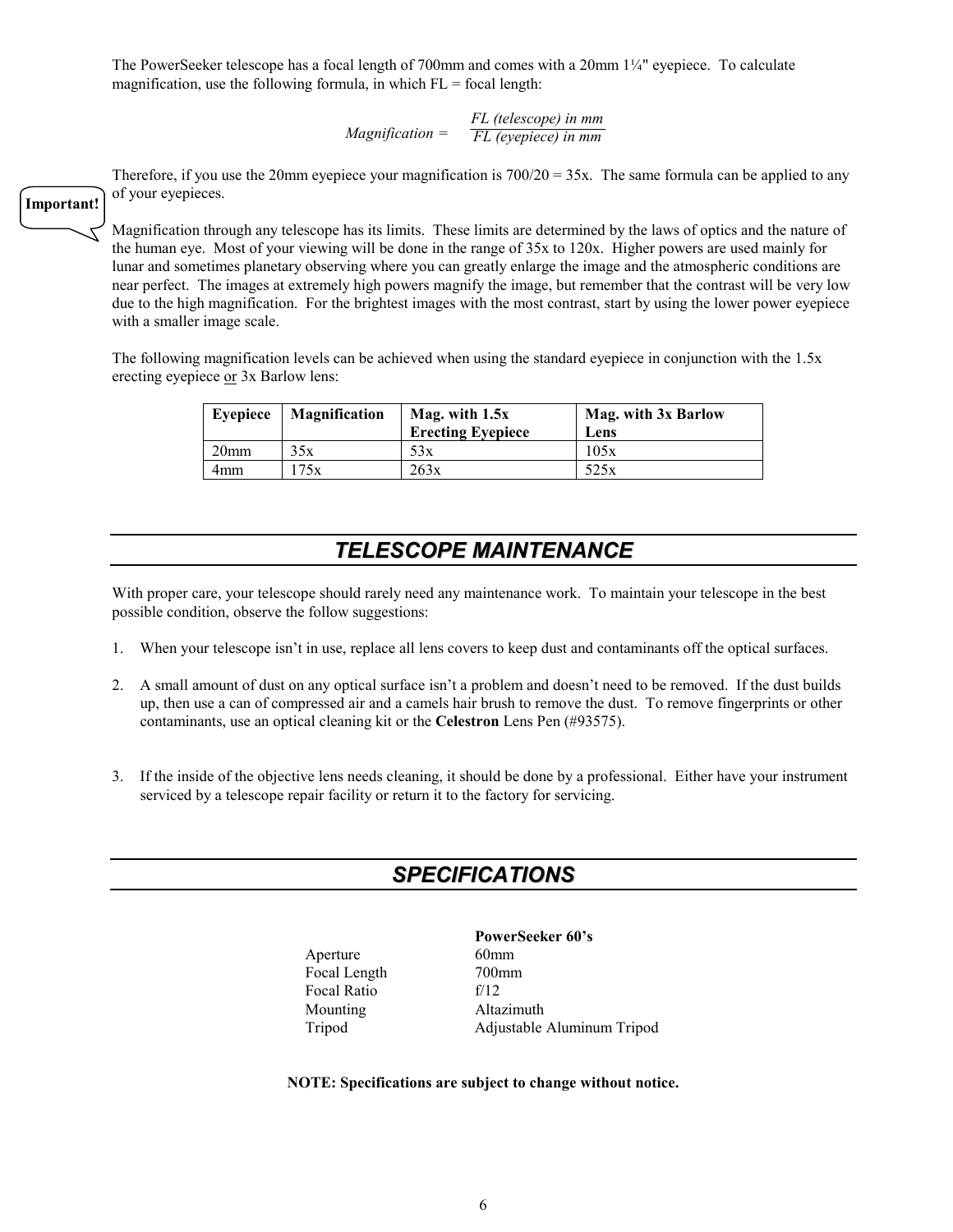#### *Optional Accessories*

**Celestron** offers a full line of optional accessories for your telescope. Please refer to the **Celestron** Accessory Catalog (#93685) for a complete description, or logon to our web site at **www.celestron.com.**

**Eyepieces** – An assortment of  $1\frac{1}{4}$ " eyepieces are available to give you a wide range of magnifications.

- **OMNI Plössl -** Plössl eyepieces have a 4-element lens designed for low-to-high power observing. The Plössls offer razor sharp views across the entire field, even at the edges! In the 1-1/4" barrel diameter, they are available in the following focal lengths: 4mm, 6mm, 9mm, 12.5mm, 15mm, 20mm, 25mm, 32mm and 40mm.
- **Ultima**  Ultima is not really a design, but a trade name for our 5-element, wide field eyepieces. In the 1-1/4" barrel diameter, they are available in the following focal lengths: 5mm, 7.5mm, 10mm, 12.5mm, 18mm, 24mm, 30mm, 35mm, and 42mm. These eyepieces are all parfocal. The 35mm Ultima gives the widest possible field of view with a 1-1/4" diagonal.



**Filters, Eyepiece** - To enhance your visual observations of solar system objects, Celestron offers a wide range of colored eyepiece filter sets that thread into the 1-1/4" oculars. Available sets are: #94119-10 – Orange, Light Blue, ND13%T, Polarizing (#s 21, 80A, 96ND-13, Polarizing) #94119-20 - Deep Yellow, Red, Light Green, ND25% T (#s 12, 25, 56, 96ND-25) #94119-30 - Light Red, Blue, Green, ND50% T (#s 23A, 38A, 58, 96ND-50) #94119-40 - Yellow, Deep Yellow, Violet, Pale Blue (#s 8, 15, 47, 82A)

**Flashlights** - **#93588** LED (light emitting diode) flashlights conveniently allow you to read star maps without diminishing your night vision. Both feature adjustable brightness and are small and lightweight, (#93592 is only 6 inches long, and weighs in at a only 3 ounces).

**Light Pollution Reduction (LPR) Filter (#94126A)** - A 1¼" filter that threads into a 1¼" eyepiece, designed to enhance your views of deep-sky astronomical objects when observed from urban areas. The LPR filter selectively reduces the transmission of certain wavelengths of light, specifically those produced by artificial lights. This includes mercury, and high and low pressure sodium vapor lights. Additionally, it blocks unwanted natural light (also known as sky glow).



**Sky Maps (#93722)** – When learning the night sky, **Celestron** Sky Maps offer just the guidance you need. The maps show all the constellations and brighter deep-sky objects and are printed on heavy, moisture-resistant paper for durability. The front cover features a rotating planisphere, indicating when specific constellations are visible.

**Solar Filters – Celestron's (#94131) –** AstroSolar® solar filters permit completely safe, direct observation of the sun. This filter, which transmits .00001% of visible light, allows sunspots to be seen as they move across the solar disk. While reducing the intensity of the sun's visible light, it also blocks 99.999% of invisible infrared light. The solar filter is made of precision engineered polyester film. A layer of aluminum is vacuum-deposited on the surface of the sheet used to make each filter. This aluminum coating produces a cool, comfortable, pale blue image of the sun. A  $#21$  orange eyepiece filter works well in conjunction with the filter to produce a more naturally colored image of the sun.

#### **Peterson First Guides® - Astronomy (#93728)**

A simplified field guide to the stars, the planets and the universe featuring full color maps showing the positions of the stars throughout the year. This useful guide also includes beautiful constellation paintings, photographs, and clear, concise descriptions of stars, the planets, the sun, the moon, comets, black holes, galaxies and more.

**A full description of all Celestron accessories can be found in the Celestron Accessory Catalog (#93685) or visit our web site at www.celestron.com**